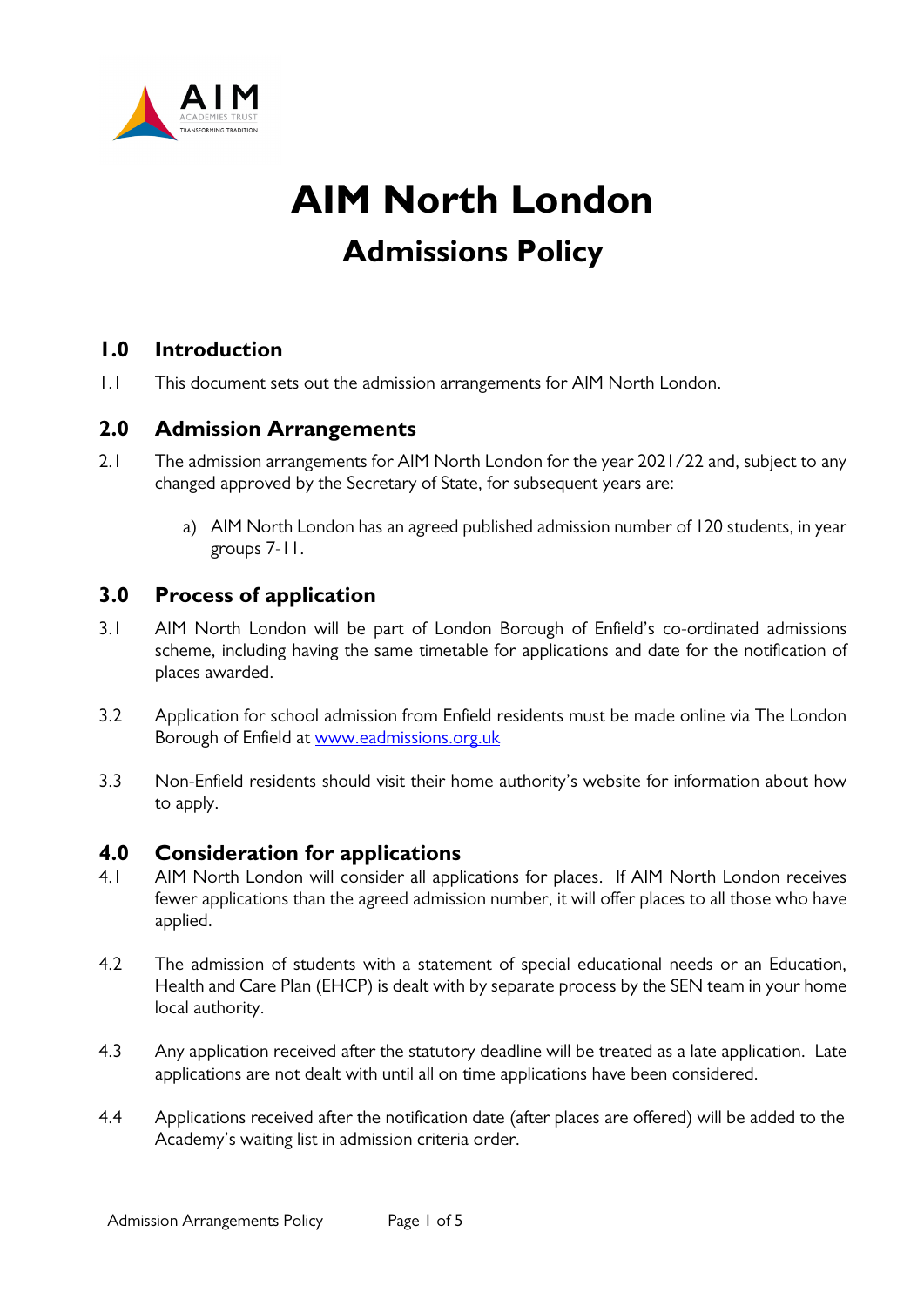

- 4.6 Unless there are significant and material changes in the circumstances of a parent's application for their child or the Academy, the governors will not consider a repeat application in the same academic year.
- 4.7 The Governing Body has a duty to take reasonable care to ensure that the information given on applications is correct and that the places are allocated fairly. If the school discovers that a fraudulent or misleading application has been made, any offer may be withdrawn.
- 4.8 The school is committed to taking its fair share of vulnerable children who are hard to place, in accordance with locally agreed protocols (Fair Access Panel). These students will be shared between schools in ways that are fair, objective and transparent. Accordingly, outside the normal round of admissions, the Governing Body are empowered to give absolute priority to a child where admission is requested under any local protocol even when admitting such a child would exceed the published admission number.

# **5.0 Arrangements for admission to post 16 provision**

- 5.1 AIM North London expects that the great majority of its Sixth Form will comprise of students transferring from Year 11 at AIM North London. Places will therefore be allocated to students of AIM North London first.
- 5.2 All students must submit an application for the Sixth Form by the published date and any offers are conditional upon the results of relevant public examinations and subject/course availability.
- 5.3 Where the Academy is oversubscribed, priority will be given in accordance to our procedures set out in Section 6.0.
- 5.4 The minimum entry requirements for applicants will be:
	- a) For all Advanced Level courses the entry requirement will be a minimum of five separate GCSE grades 9- 4 in the subjects chosen or other relevant subjects.
	- b) For Level 2 courses the entry requirement will be an average of grade 3 at GCSE.
- 5.5 AIM North London will publish specific criteria in relation to minimum entrance requirements for the wide range of courses available post 16. The detailed information will be contained in the Post-16 booklet published annually.

 The admission limit for Year 12, subject to student course combination choices, will be 115 in 2020.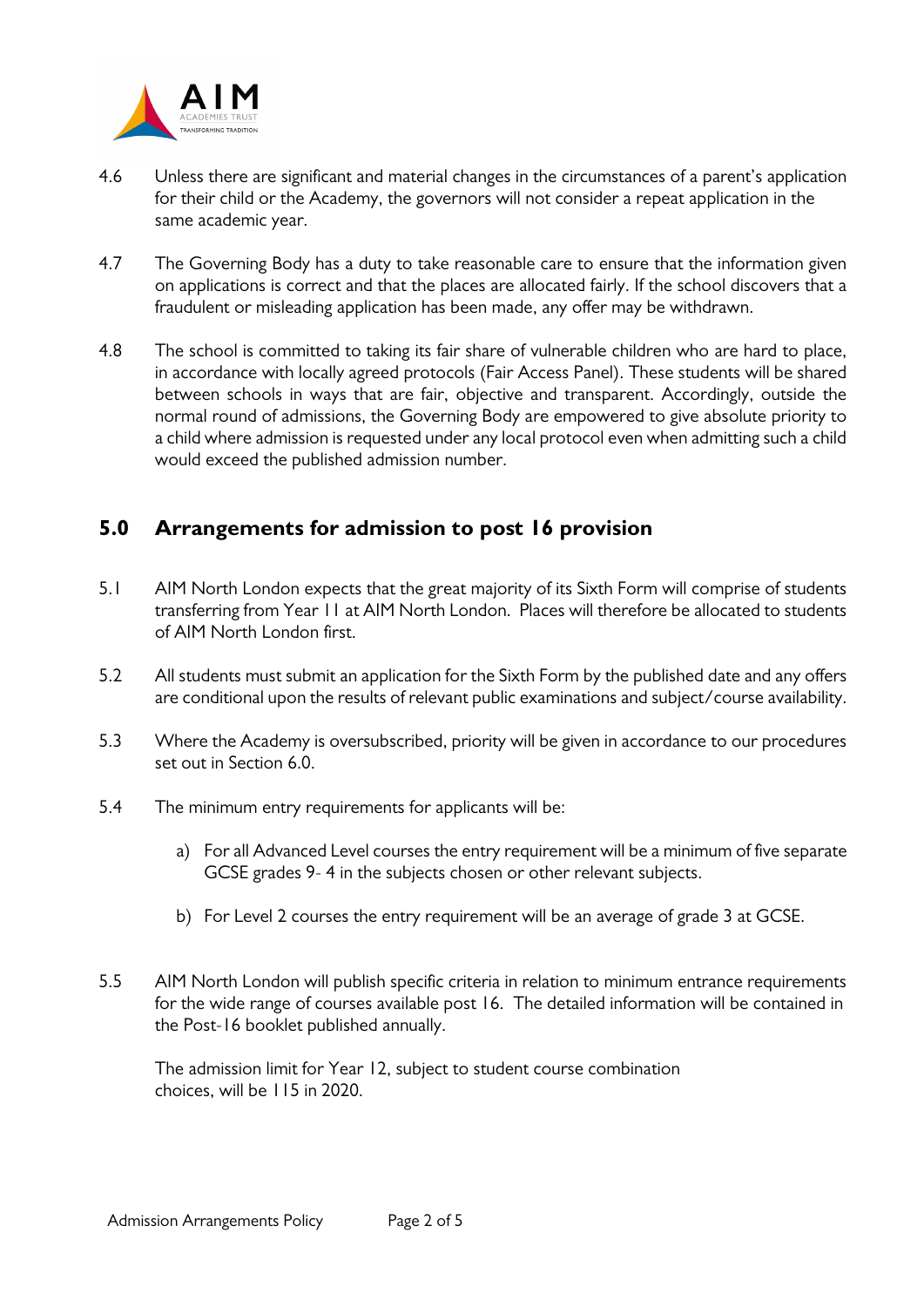

## **6.0 Procedures where AIM North London is oversubscribed**

- 6.1 If the Academy is oversubscribed after the admission of pupils with a Statement of Special Educational Needs or Education, Health and Care Plan where the Academy is named in the Statement or Plan, priority for admission will be given to those children who meet the criteria set out below, in order:
	- a) Children who are 'looked after' and children who were looked after, but ceased to be so because they were adopted or became subject to a child arrangements order or special guardianship order under the provision of the Children Act 1989.
	- b) Siblings at the Academy (siblings would include half, step, adoptive and foster siblings provided they also live at the same address as the applicant). It will also include siblings of former students provided they completed their education at the end of year 11 or in Sixth Form.
	- c) Children attending another AIM Academy Trust school.
	- d) Remaining places will be allocated on a geographical basis (the distance from the academy). Distance will be measured in a straight line from the address point for the child's home to the entrance of the Principal's office using the London Borough of Enfield's computerised geographical information system with those living closest being given priority.
	- e) Students whose parent has been employed at the Academy for two or more years at the time at which the application is made and children of staff who have been employed to fill a post for which there is a demonstrable skill shortage.
	- f) Distance will be used as a tie breaker in each category.
- 6.2 If two or more children with the same priority for admission live an indistinguishable distance from the Academy but cannot all be admitted, then the available places will be decided by random allocation using the London Borough of Enfield's computerised system
- 6.3 If the last student to be offered a place within the Academy's published admissions Number (PAN) is a multiple birth or the same cohort sibling, any further same cohort sibling will be admitted.

#### **7.0 Shared or Joint Residence**

Where a child lives with parents with shared responsibility, each for part of a week, the address where the child lives is determined using a joint declaration from the parents stating the pattern of residence. If a child's residence is split equally between both parents, then parents will be asked to determine which residential address should be used for the purpose of admission to school. If the residence is not split equally between both parents, then the address used will be the address where the child spends the majority of the school week. Documentation to confirm the arrangement such as a residence order or other court order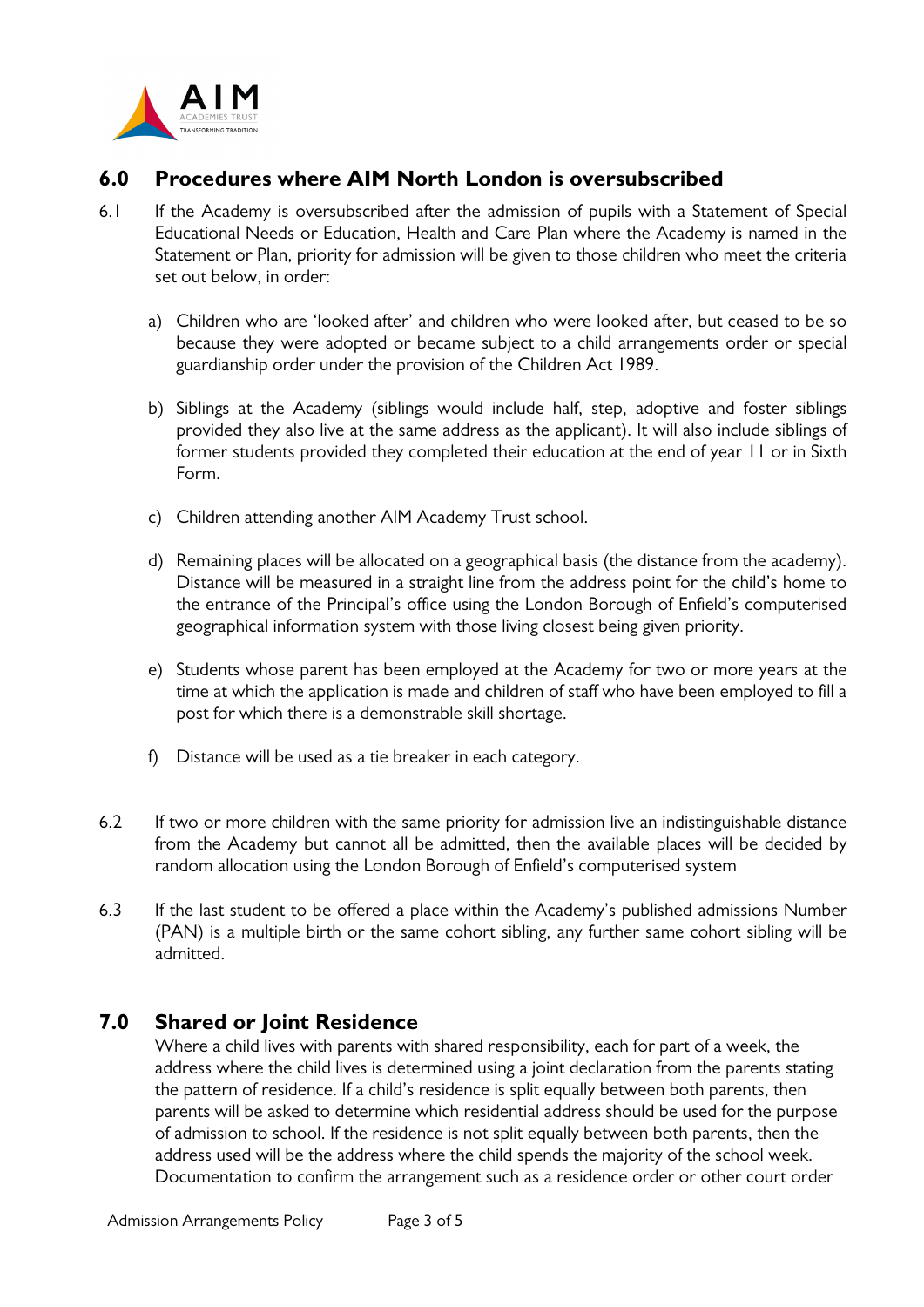

may be required. If this is not available or the School Admissions Team is not satisfied with this documentation, Enfield will consider the address at which the child is registered with a doctor (GP). A copy of the child's medical card will be requested. We may also ask for further evidence if required.

## **8.0 Admission of children outside their normal year group**

Parents may request that their child be educated outside of their normal age group. Such requests must be submitted in writing to the Principal with any supporting evidence. Decisions will be made on the basis of the circumstances of each case and in the child's best interests taking into account the following:

- the views of the parent
- information about the social, emotional and academic development of the child as often supported by education and other professionals
- the views of the Principal
- where relevant the child's medical history and the views of a medical professional
- whether they have previously been educated out of their normal age group
- whether they may naturally have fallen into a lower age group if they were not born prematurely

Where a request for a child to be admitted outside their normal age group is agreed, the application will then be processed by applying the over-subscription criteria set out in this policy.

#### **9.0 Operation of waiting list**

- 9.1 Where in any year AIM North London receives more applications for places than there are places available, a waiting list will operate. Unsuccessful applicants are automatically placed on the waiting list.
- 9.2 Children's position on the waiting list will be determined solely in accordance with the oversubscription criteria set out in Section 6.0 of this Policy. Where places become vacant they will be allocated to children on the waiting list in accordance with the oversubscription criteria.

#### **10.0 Arrangements for appeals panels**

10.1 Parents will have the right to appeal to an Independent Appeal Panel if they are dissatisfied with an admission decision by AIM North London.

10.2 Parents wishing to appeal against an admission decision by AIM North London should send a completed appeal from to the Clerk of Appeal Panel at the address given on the appeal form together with any other supporting documents.